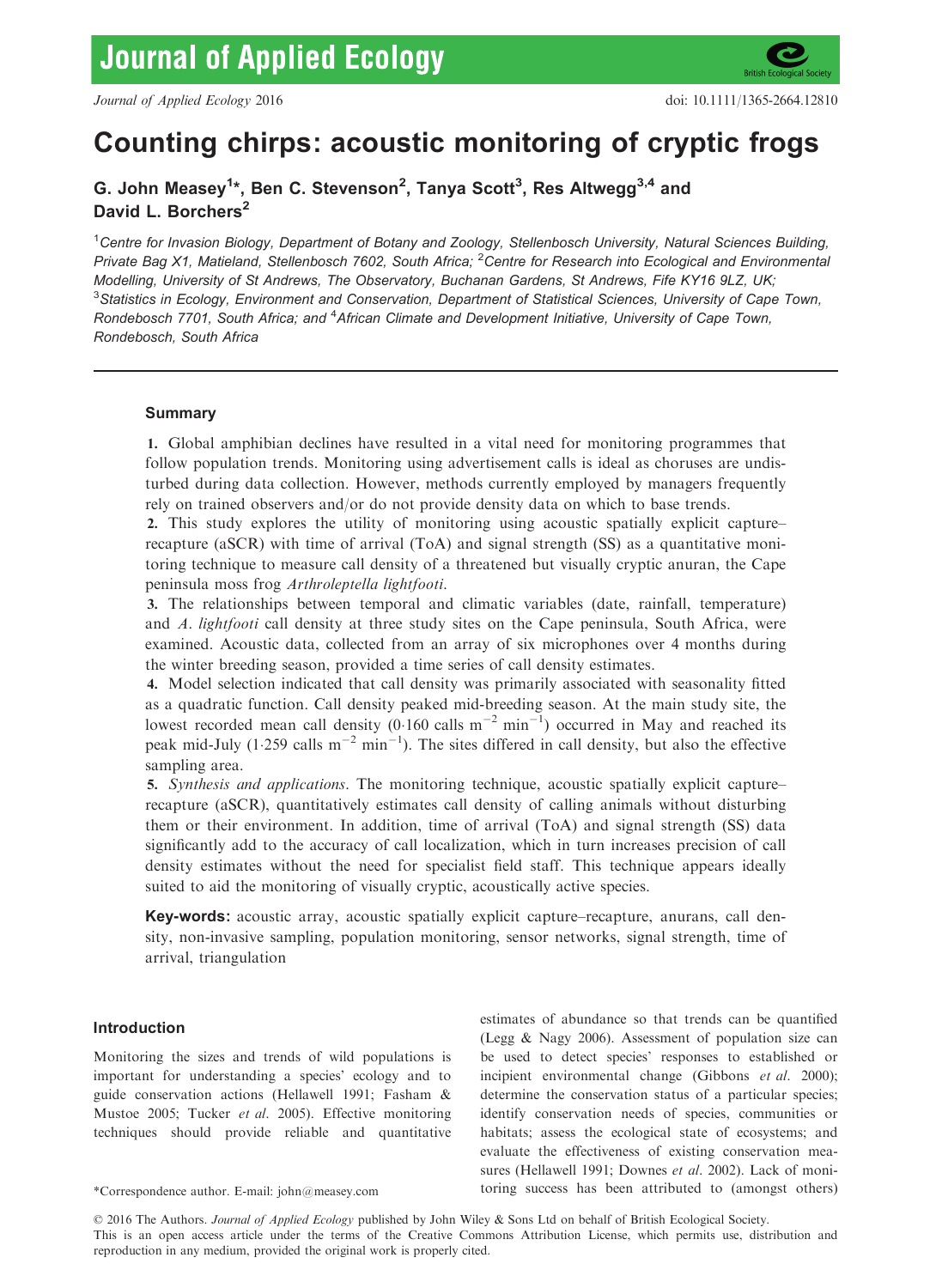insufficient statistical power, loss of key personnel and loss of integrity of the long-term data record (Legg & Nagy 2006; Lindenmayer & Likens 2010). Rectification of these failures has already been substantially aided by the digitization of traditional data collection, including images and sound recordings, but new analytical tools are required to realize the full potential of this digital data revolution.

Amphibian populations have been declining world-wide since the 1970s with increased documentation in the 1980s and 1990s (Stuart et al. 2004). The Global Amphibian Assessment revealed that amphibians are more threatened and are declining more rapidly than any other vertebrate class. Of amphibian species, 325% are threatened globally and at least 482% have populations that are in decline (Stuart et al. 2004). In the decade following these findings, research efforts have focussed on determining the proximate causes of declines, as well as initiating monitoring schemes as early warning systems. Traditional methods of monitoring amphibian populations by estimating population size can be laborious and usually involve capturing, marking and recapturing individual animals. Although there are different methods for targeting different species and different life-history strategies (e.g. Fasham & Mustoe 2005), most of these methods are labour intensive and many involve direct handling, which is stressful to the animals.

Auditory monitoring techniques, such as estimating the number of calling males, are non-invasive and can be used to estimate population size. These techniques include manual calling surveys (MCS) involving human observers and automated recording systems (ARS). MCS are subject to imperfect detection, misidentifications and substantial observer bias. ARS allow collection of call data without the observer present, allow data to be collected by staff unskilled in identifying species-specific calls and provide a permanent record of the sampling occasion that can be reinterpreted later. Managers are increasingly instigating MCS and ARS methods to yield site occupancy data, inventories of anuran species and qualitative count data indexing abundance. Sampling area however is not clearly defined in these call survey methods, and so, it is not known what area the estimation of the target population covers (Stevens, Diamond & Gabor 2002; De Solla et al. 2006; Dorcas et al. 2009).

Spatially explicit capture–recapture (SCR; Efford 2004; Borchers & Efford 2008) combines capture–recapture and distance sampling methods (Buckland et al. 2001) and was originally developed for studies in which the target animals are physically captured. However, SCR can be used when the same individual is perceived by more than one detector on a single occasion, thus avoiding the need for them to be physically captured (Borchers 2012). This is why SCR can also be used with arrays of fixed microphones resembling trapping grids to estimate population density of vocalizing individuals, if individuals are identifiable from calls, and to estimate density of calls per unit

time if individual animals cannot be identified from their calls, but individual calls can be distinguished from one another (Dawson & Efford 2009; Efford, Dawson & Borchers 2009; Stevenson et al. 2015; Kidney et al. 2016). Each microphone represents a detector of known location, where detections of an individual call on one or more microphones constitute the 'captures'; these records are used to estimate a distance-based detection probability surface. Acoustic data offer the advantage over physical capture in that they contain additional information about the detection process, namely signal strength (relative amplitude) and, in the case of calls that were recorded at more than one microphone, relative time of arrival. Novel statistical techniques allow all information to be combined to give greater accuracy on the location of the sound source and allow the parameters of the detection function, and therefore call density, to be estimated more precisely (Stevenson et al. 2015). Given the estimated detection function and the observed detections and non-detections of individual calls at the different microphones, one can estimate call density and the unobserved locations of the calling individuals (Borchers 2012).

Acoustic SCR (aSCR) is an appealing technique for monitoring vocalizing species because large volumes of acoustic data can be collected in a short amount of time over a known area, ensuring both the integrity of the data record and statistical power without the need for key personnel. It should be noted that no marking or recognition of individuals is required for aSCR; instead, each microphone acts as a proximity detector (Efford, Dawson & Borchers 2009; Borchers 2012; Stevenson et al. 2015). Moreover, at present, it is the only method that is capable of generating both point and interval estimates of either call density or calling male density in a statistically rigorous manner. The aim of this study was twofold, first to assess the practical use of aSCR with time of arrival (ToA) and signal strength (SS or call amplitude) data collected by the sequential deployment of a microphone array in the field. Secondly, we use these data to assess changes in calling density across a complete calling season in the Cape peninsula moss frog Athroleptella lightfooti, obtaining quantitative estimates of call density using noninvasive audio recordings. Our goal was to determine the conditions under which this monitoring technique should be carried out to capture the majority of a population of calling males. We demonstrate both the practicality of this approach and the period of peak calling density for A. lightfooti males.

# Materials and methods

## STUDY SPECIES

Arthroleptella is a genus of frogs from the family Pyxicephalidae endemic to south-western South Africa and currently comprises seven described species. They are found in populations associated with mossy seepages in mountainous fynbos areas (Channing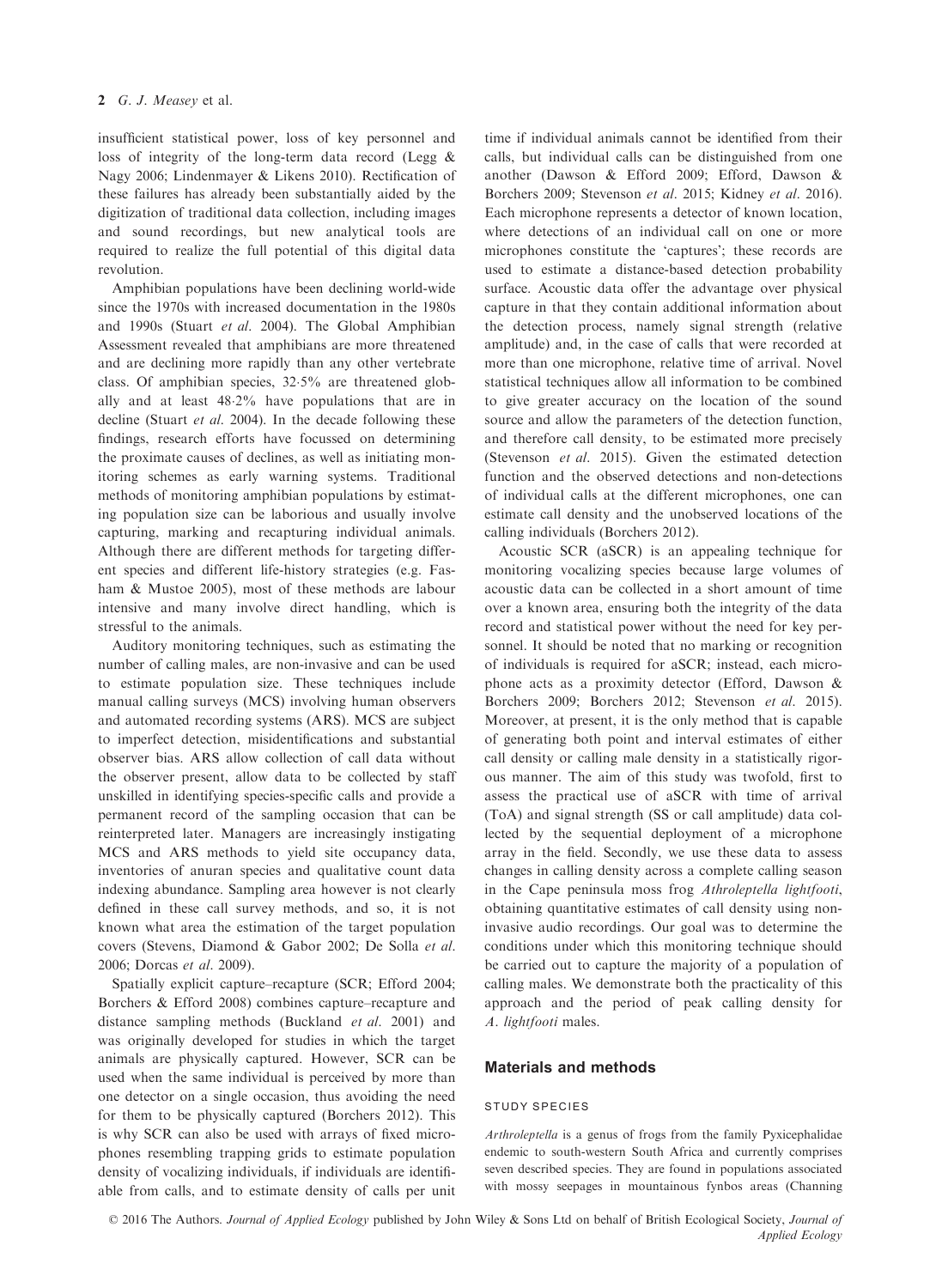2004). The different species are morphologically similar, but can be reliably distinguished by their advertisement calls (Turner et al. 2004; Turner & Channing 2008). Their limited distributions in montane fynbos habitat make them susceptible to invasions from alien plants (mostly pines and Australian acacias) that are prominent in this area (Wilson et al. 2014) and have resulted in high threat levels for many of the species (Measey 2011). Fynbos is a fire-dependent ecosystem, and woody invasive species increase fire temperatures and shorten fire return intervals (Kraaij & van Wilgen 2014) threatening moss frogs and other endemic species. The region in which these species occur is expected to undergo climatic change, especially linked to rainfall patterns and temperature (Altwegg et al. 2014).

The Arthroleptella lightfooti adults are cryptically coloured and small; females can attain a snout-vent length of up to 22 mm, while males are smaller (Channing 2004). The advertisement call of A. lightfooti is a short chirp consisting of three short pulses. The call has an emphasized frequency of 3 754 Hz (Turner & Channing 2008). This species is not sympatric with any other Arthroleptella species (Channing 2004).

These moss frogs aestivate during the dry season (austral summer) and become active, breed and develop choruses from April to December during the rainy season (Channing 2004). The adult males call during the day to attract females to egg deposition sites. The females lay clutches of 5–12 eggs in mossy areas, under thick vegetation or at the bases of grass tufts (Channing 2004). Even though little is known about the calling ecology of these species, we expected that the number of calling males may vary with changes in temperature (Navas 1996; Oseen & Wassersug 2002; Murphy 2003; Hauselberger & Alford 2005; Weir et al. 2005; Kirlin et al. 2006; Saenz et al. 2006), and/or rainfall (Oseen & Wassersug 2002; Murphy 2003; Hauselberger & Alford 2005; Weir et al. 2005; Kirlin et al. 2006; Saenz et al. 2006). Moss frogs stop calling if disturbed, but generally start calling again after about five minutes once the disturbance has ceased. This species is a Cape peninsula endemic within Table Mountain National Park and has a IUCN Near Threatened status as it has a restricted distribution, but it is not known whether populations are in decline. It has been identified for monitoring as it occurs throughout the Cape peninsula indicating the presence of vulnerable seepage habitats, which also host a variety of threatened plant species (Measey 2011). In addition, other species in the genus are more highly threatened with alien invasive trees as well as in increased fire intensity and return rate (Measey 2011).

#### SITE DESCRIPTION

Three sites (referred to as 'Site 1', 'Site 2' and 'Site 3' below) situated on Steenberg Plateau in Silvermine Nature Reserve, Table Mountain National Park on the Cape peninsula were sampled in 2012 from May to September to coincide with the breeding season of A. lightfooti. The sites were approximately 300 m from each other and chosen based on known presence of A. lightfooti and reasonable access. Due to time constraints, at most two of the sites could be sampled on any given day. Site 1  $(34^{\circ}06'03.5'' \text{ S}; 18^{\circ}26'55.2'' \text{ E})$  was sampled on fortnightly visits, and Site 2  $(34^{\circ} \quad 05'51 \cdot 0'' \text{ S}; \quad 18^{\circ}26'56 \cdot 8'' \text{ E})$  and Site 3  $(34^{\circ}05'57 \cdot 7'' \text{ S}; 18^{\circ}27'03 \cdot 8'' \text{ E})$  were sampled on alternate visits. The 17 visits were made between 10.00 and 14.00 h (the frogs call steadily between sunrise and sunset), avoiding rain and high winds due to use of unprotected electronic equipment. The vegetation type growing on Steenberg Plateau is Cape peninsula sandstone fynbos. The vegetation consists of tall (1–2 m) proteoid shrubland over dense, shorter (<05 m) ericoid shrubland (Rebelo et al. 2006).

### ENVIRONMENTAL DATA COLLECTION

Factors that potentially influence anuran calling explored in this study were time of the season (date), precipitation during the days prior and the day of the recording, and ground and air temperature at the time of the recording. These small ectotherms are more likely to be affected immediately by temperature, whereas prolonged rain is important for reproduction. One temperature logger (iButton in silicon holder), measuring ground (2 cm below-ground) and air temperature (10 cm above-ground) every hour, was placed at Site 1 throughout the sampling period. It was considered that the temperature the frogs experience was most likely to be closest to this position as the frogs occupy concealed moist locations at the base of and under vegetation. Rainfall (millimetres of precipitation per day) was measured using a rain gauge (situated approximately 3 km west–north-west of the study sites) at 08.00 h each day and recorded by park rangers.

## MICROPHONE DEPLOYMENT AND SOUND RECORDINGS

We used a DR-680 6-Track Portable Field Audio Recorder (Tascam; TEAC, Wiesbaden, Germany) with six Audio-Technica AT8004 Handheld Omni-directional Dynamic Microphones (Audio-Technica, Leeds, UK). At each site, six labelled microphones on 1-m wooden dowels with a microphone holder attached to one end with duct tape were placed in an array approximately 4 m from the recorder and 2 to 5 m from each other in a rough circle, but without regular spacing: close enough so that some calls are heard on more than one microphone, but not so close that all calls are heard on all microphones. The positions of the dowels were kept constant by inserting them into plastic tubes that were left in the ground between visits. The straight-line distance from each microphone to every other microphone in the array was measured to the nearest centimetre using a measuring tape. Vocalizing moss frogs were recorded for 40 min on each visit. The area around the site (200 m) was vacated for the duration of the recording. The six microphones recorded on independent tracks with a resolution of 24-bit and a recording frequency of 48 kHz. Inclement weather was deliberately avoided for recordings as this equipment is not weatherproof.

### SOUND PROCESSING INTO A NUMERICAL DATA BASE

The stereo recordings were pre-processed, before they were statistically analysed, to identify individual calls of A. lightfooti. Call recognition routines were constructed for A. lightfooti, and then, the recordings were processed using these call recognition routines. Call recognition and pre-processing was done using PAM-GUARD (version 1.11.00 BETA; Miller et al. 2014; [www.pamguard.org\)](http://www.pamguard.org), which also allowed us to check recognitions. Arthroleptella lightfooti calls consist of three pulses that make up a single note and are identified as a single frog call using a click detector in PAMGUARD (see Stevenson et al. 2015 for more details). The data captured from PAMGUARD comprise the start time of each call (in seconds), the signal strength and the microphone on which the call was heard. The data were captured to an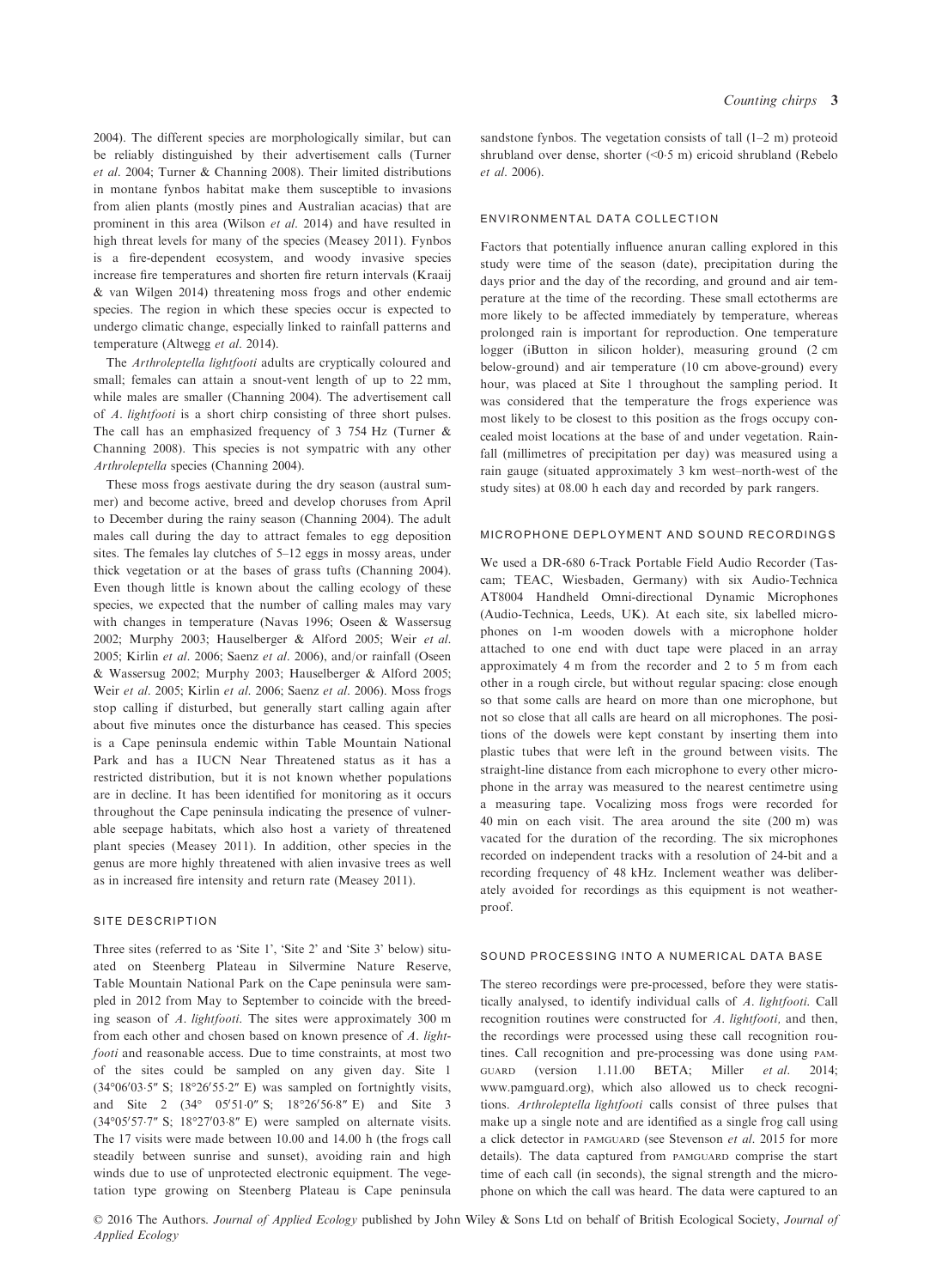### 4 G. J. Measey et al.

accuracy of  $2.083 \times 10^{-5}$  s. The first 10 min of each recording was omitted from the pre-processed data, prior to statistical analysis, to remove any disturbance of the site while setting up the microphone array, leaving 30 min of acoustic data per visit for the analysis. Ten minutes appeared sufficient time to allow normal frog calling activity to resume. All files of call data were deposited with the South African Environmental Observatory Network ([www.saeon.ac.za\)](http://www.saeon.ac.za) and are available on request.

#### SPATIALLY EXPLICIT CAPTURE–RECAPTURE (SCR)

The methodology of Stevenson et al. (2015) was used to estimate call density (in frog calls per hectare per minute) and is briefly described below. These methods are an extension of those set out by Efford, Dawson & Borchers (2009), and allow for the incorporation of both ToA and signal strength information into SCR analyses.

### ACOUSTIC SCR

Frog calls detected across the microphone array can be seen as capture–recapture data: calls can potentially be detected at each microphone, analogous to how individuals can potentially be detected on each occasion during a traditional live-trapping capture–recapture survey. The data required to estimate density using aSCR are the capture histories, a record of which microphones detected each identified frog call. The patterns of detections and non-detections at the different microphones allow the unobserved locations of the frog calls to be estimated with an associated measurement error.

A frog call's probability of detection at a particular microphone is a decreasing function of the horizontal distance between the locations of the source of the call and the microphone; that is, the further a microphone is located from the source of a call, the less likely it is to detect the call. SCR methods use the locations of the microphones relative to the estimated sources of the detected calls to estimate the parameters of a detection function, describing how detectability declines with increasing distance (see Borchers 2012 for further details).

Conditional on their locations, frog calls are assumed to be detected independently across the microphones, and there is uniformity in the sensitivity across the microphones. For any given point in the survey area, the estimated detection function allows calculation of the probability that a call emitted from this location is detected by the array (i.e. that it is heard by one or more microphones). The proportion of calls detected and the effective survey area (ESA), *a*, can then be calculated. The latter is the area in which it is estimated that  $n$  calls (detected or otherwise) were made over the course of the survey, where  $n$  is the total number of detected calls. For example, if the survey area is 1 ha, and it is estimated that a quarter of all calls are detected, then  $\hat{a}$  = 0.25 ha. Dividing the total number of detected calls by both the estimated ESA and the survey length,  $t$ , gives rise to the call density estimate, D; that is,  $\hat{D} = n/(\hat{a} * t)$ .

Frogs are assumed to be located uniformly throughout the survey area, and so, the density of frog calls is also uniform. The initial acoustic SCR methodology of Efford, Dawson & Borchers (2009) assumed that call source locations were independent of one another; however, this rarely holds in practice: individuals may emit many calls over the course of the survey, and the locations of calls made by the same animal are likely to have the same (or similar) source locations. Stevenson et al. (2015) showed that bias in point density estimates is negligible despite the violation of this assumption, though variance is typically underestimated. Correcting variance estimates is possible via a simulation approach if call rate data are available (see Stevenson et al. 2015). Although the effect of violation of the assumption of spatial uniformity with SCR estimators has not been thoroughly investigated, there are a number of studies that suggest that while violation of assumptions can result in bias in some parameters of the SCR model, and to biased inferences about distribution in space, SCR estimates of density itself appear to be remarkably robust to violation of the assumption (Efford, Borchers & Byrom 2009; Distiller & Borchers 2015).

# INCORPORATION OF SIGNAL STRENGTH AND TIME OF ARRIVAL DATA

Increased precision in location estimates results in a more precise detection function estimate and this in turn propagates through to an estimation of call density. Efford, Dawson & Borchers (2009) recognized that signal strength data (or the relative amplitude of the call) can be informative about the location of a call's source: a call closer to microphones is likely to have higher received signal strength than a call further away. Borchers et al. (2015) made a full generalization, providing a framework under which supplementary spatial data informative about animal locations can be incorporated into SCR approaches. One such example is the use of ToA in aSCR. A call recorded on multiple microphones reaches the closest microphone slightly earlier than the others. The difference in ToA between microphones gives additional information about the location of a call above and beyond what is provided by signal strengths and the locations of the microphones that detected it. Incorporation of both SS and ToA information into aSCR can substantially increase the precision of the call density estimate (Borchers et al. 2015; Stevenson et al. 2015).

# MODEL FITTING

Call density and the detection function estimates were obtained from the PAMGUARD output data using the ascr package (Stevenson 2016) in <sup>R</sup> (version 3.1.3; R Core Team, 2015) using a maximum-likelihood approach. The likelihood function is a version of what is now a standard likelihood function in capture–recapture studies, first developed by Borchers & Efford (2008). The distinguishing feature of such likelihoods is that they accommodate capture histories that consist of the locations (microphones) at which detections occurred rather than occasions on which captures occurred. In this context, each vocalization made by a frog generates a capture history (some of which are unobserved) and there is only one capture occasion. Because the locations of the animals themselves are not observed, they are treated as latent variables in SCR analyses. Acoustic SCR methods are further distinguished by the fact that acoustic capture histories include additional information on locations in the form of ToA data and received signal strength. The aSCR likelihood therefore includes statistical models for received signal strength and for ToA as functions of animal location, and as a result, distance and angle to animals is implicitly estimated (together with associated uncertainty) simultaneously with density. See Stevenson et al. (2015) for further details about this likelihood, along with example code.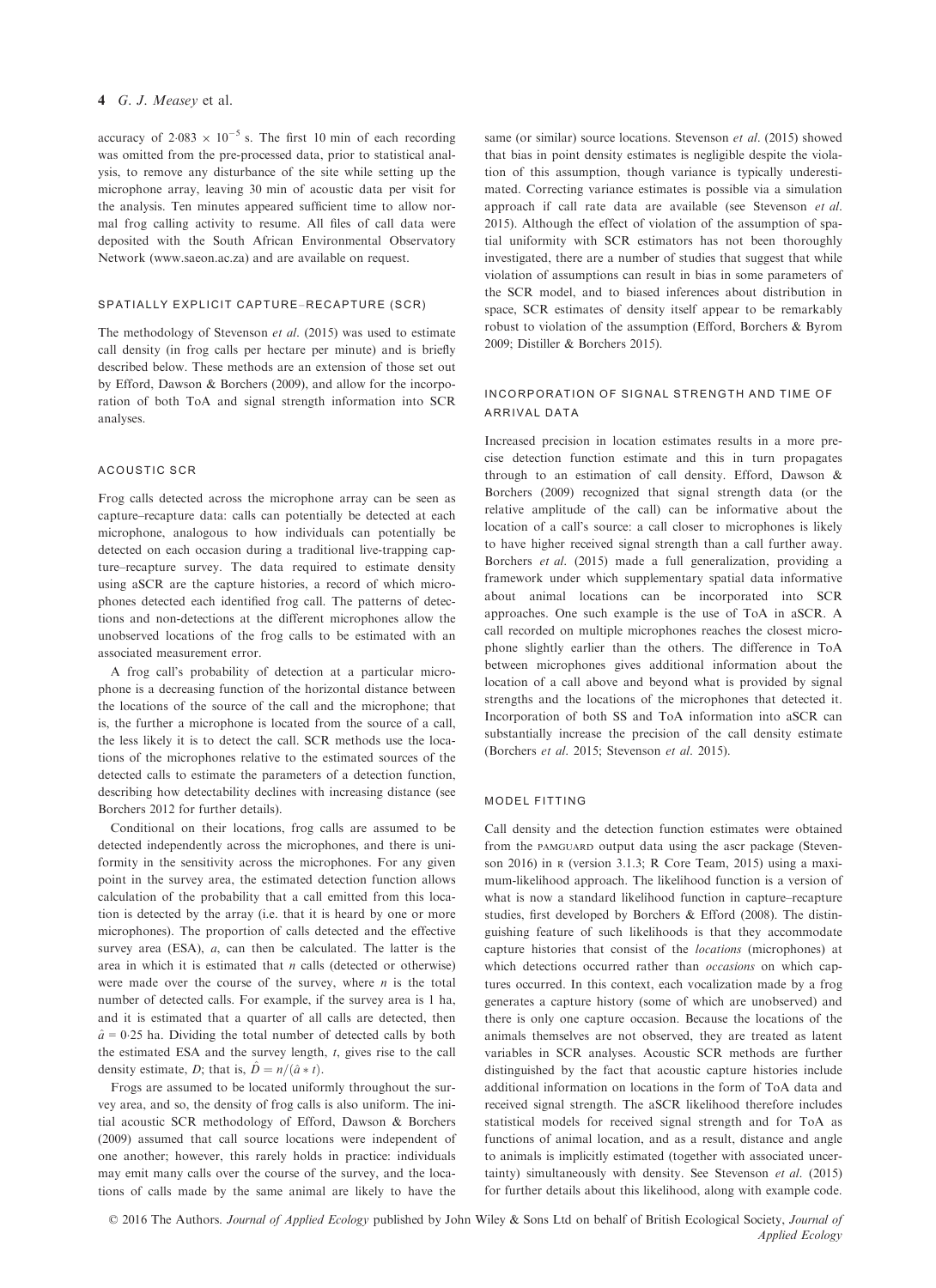Model fitting was computationally intensive, so to obtain a good representation of the call density during the 30min sampling period, 10 subsamples of 1 min were taken at three-minute intervals. A single estimate of call density from each recording was then obtained by averaging over those obtained from the subsamples. The unit of replication in the following analysis is therefore the recording, that is a single visit to a particular site.

## CORRELATES OF CALLING DENSITY

We then examined variation in call density estimates using linear models. Model diagnostics indicated that the most parsimonious models involved a log transformation of the estimated call densities. Although this did help in stabilizing error variance, residuals nevertheless showed heteroscedasticity. These linear models were therefore fitted using generalized least squares, implemented in the <sup>R</sup> function gls from the nlme package. The response variable was estimated frog call density, and the covariates were site, date, rainfall and temperature (see Environmental Data Collection section, above). 'Site' entered as a factor in each model because frog call density was likely to vary between the three sites. In addition, we investigated models that included a site/time interaction effect, but these were found to increase the AIC score indicating more support for models with the same quadratic effect across sites. We therefore did not include interaction models in the following model-selection process.

Models were fitted that encompassed all possible subsets of the covariates. For each model, the value of the maximized log-likelihood, the number of parameters, Akaike second-order Information Criterion  $(AIC<sub>c</sub>)$  and their differences, and Akaike weights were calculated (Table 1). Akaike weights are a measure of the weight of the evidence that the particular model is the best model in the set (Anderson, Burnham & Thompson 2000). The aSCR models, fitted to each one-minute subsample, estimate a parameter that measures the range of detectability of frog calls. It was of

Table 1. Model-selection Table: The 10 most preferred models (by  $AIC<sub>c</sub>$ ). All include effects due to the site, and both linear and quadratic time effects. The model with the most support does not include any other variables. The 'delta' column provides the  $AIC<sub>c</sub>$ difference from this model

| Additional<br>variables        | Model<br>degrees of<br>freedom | logLik   | $AIC_{c}$ | delta<br>$AIC_c$ | Weight |
|--------------------------------|--------------------------------|----------|-----------|------------------|--------|
| None                           | 7                              | $-6.721$ | 32.3      | 0.00             | 0.295  |
| Air temp                       | 8                              | $-5.451$ | 33.4      | 1.14             | 0.167  |
| Ground temp                    | 8                              | $-6.117$ | 34.8      | 2.47             | 0.086  |
| Total rain                     | 8                              | $-6.428$ | 35.4      | 3.09             | 0.063  |
| Rain 0 days<br>prior           | 8                              | $-6.603$ | 35.8      | 3.44             | 0.053  |
| Rain 1 day<br>prior            | 8                              | $-6.662$ | 35.9      | 3.56             | 0.050  |
| Air temp, rain<br>0 days prior | 9                              | $-5.023$ | 36.6      | 4.31             | 0.034  |
| Air temp, rain<br>1 day prior  | 9                              | $-5.177$ | 36.9      | 4.61             | 0.029  |
| Air temp,<br>ground temp       | 9                              | $-5.262$ | $37-1$    | 4.78             | 0.027  |
| Air temp, total<br>rain        | 9                              | $-5.270$ | $37-1$    | 4.80             | 0.027  |
|                                |                                |          |           |                  |        |

interest to determine whether frog call detectability varied across surveys and/or sites. A mixed-effects model was fitted with these parameter estimates as the response variable, survey as a random effect and site as a fixed effect. Restricted maximum-likelihood and Wald chi-square tests, respectively, were used to assess significance of these effects.

## **Results**

The equipment was swift to deploy at the field site with a set-up time of approximately 10 min prior to recording at each site. Inserting dowels into tubes left at the site between recordings made the microphone locations constant and simple to replicate on each visit. The number of calls detected by PAMGUARD during the entire 30 min of recording varied between 5 842 and 30 036 (mean  $17854 \pm 10143$ ). Most calls were detected on a single microphone. Calls that were heard on more than a single microphone show a steep reduction in frequency with only a small proportion heard on all six microphones (Fig. 1).

There was strong evidence to suggest that detectability varied across both surveys (restricted maximum-likelihood test statistic = 227.93,  $P < 0.0001$ ) and sites (chi-square test statistic = 35.97,  $P \le 0.0001$ ). Frog calls were most difficult to detect at Site 1, while those at Site 2, on average, were detectable over the greatest distances. Site 2 also had the greatest variation in the estimated detection function (Fig. 2). While the three sites did differ in vegetation (Site 3 had markedly higher vegetation), it was not predicted that this would affect the detection function to such an extent. Similarly, as windy and rainy days were



Fig. 1. The number of calls (frequency) detected on microphones (Silvermine on 11 July 2012: Site 1 black; Site 2 blue; and Site 3 red) impacts on the type of analysis that can be made. Two or more calls are required to get data from ToA and SS data types. Conversely, aSCR generates data from calls irrespective of how many microphones they are heard on. Inset, a male Arthroleptella lightfooti is (on average) 20 mm in snout-vent length.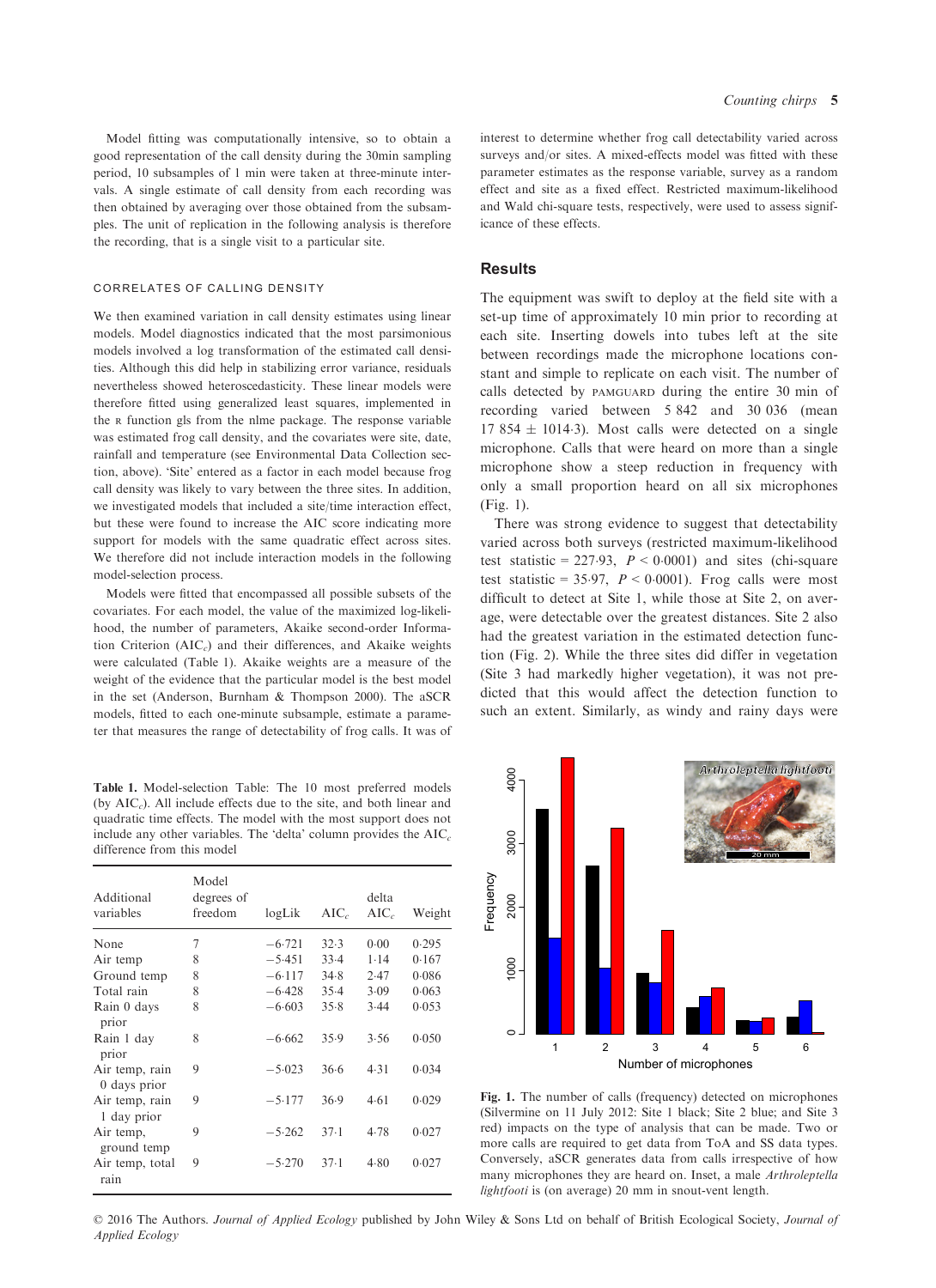

Fig. 2. Call detection function (first column) and a measure of the effective sampling area (ESA: second column), constituting the range of detectability of frog calls of three sites (third column) recorded for calls of Arthroleptella lightfooti in Silvermine, Table Mountain National Park in 2012. Crosses (second column) represent the relative positions of the microphones at each site (with microphone 1 at 0,0), and lines indicate one-minute samples in the survey area at which the probability of detection by at least one microphone is estimated to be 005 (and so any calls emitted beyond this are unlikely to be detected). There was a large amount of variation in the ESA by the acoustic spatially explicit capture–recapture method at each site, which may correspond to the height of the vegetation.

not suitable for recording using our electronic equipment, we had assumed that call detection would be very similar over time. However, our finding that both these assumptions were incorrect did not affect our ability to estimate calling density, unlike previous methods.

Call density was significantly different at each of the sites and was found to change significantly throughout the season (Fig. 3; Table 1). Site 3 consistently had the least calls per minute per hectare, while Site 2 had the highest densities. A quadratic model was the best fit for call density at all three sites (Fig. 3) resulting in a clear peak in calling in mid-July. The model with date and site fitted our data better than those that included any other covariates (temperature, rainfall). Our data do show clear seasonal variation in the call density of A. lightfooti with the same peak in activity at all three sites. This indicates

that for monitoring purposes, recordings made during July should be indicative of maximum call densities.

# **Discussion**

In this study, we show a practical application of aSCR to determine seasonality in the calling ecology of the Cape peninsula moss frog, A. lightfooti. Moreover, we demonstrate the importance of including a call detection function when monitoring frogs. Our acoustic data from (for example) Site 1 monitored an effective sampling area (ESA) estimated by aSCR of between 43146 and 783.51 m<sup>2</sup>. Without using aSCR to generate this estimate, conventional ARS would likely have resulted in a dramatic change in calls. We do not know why our call detection functions varied so much, although the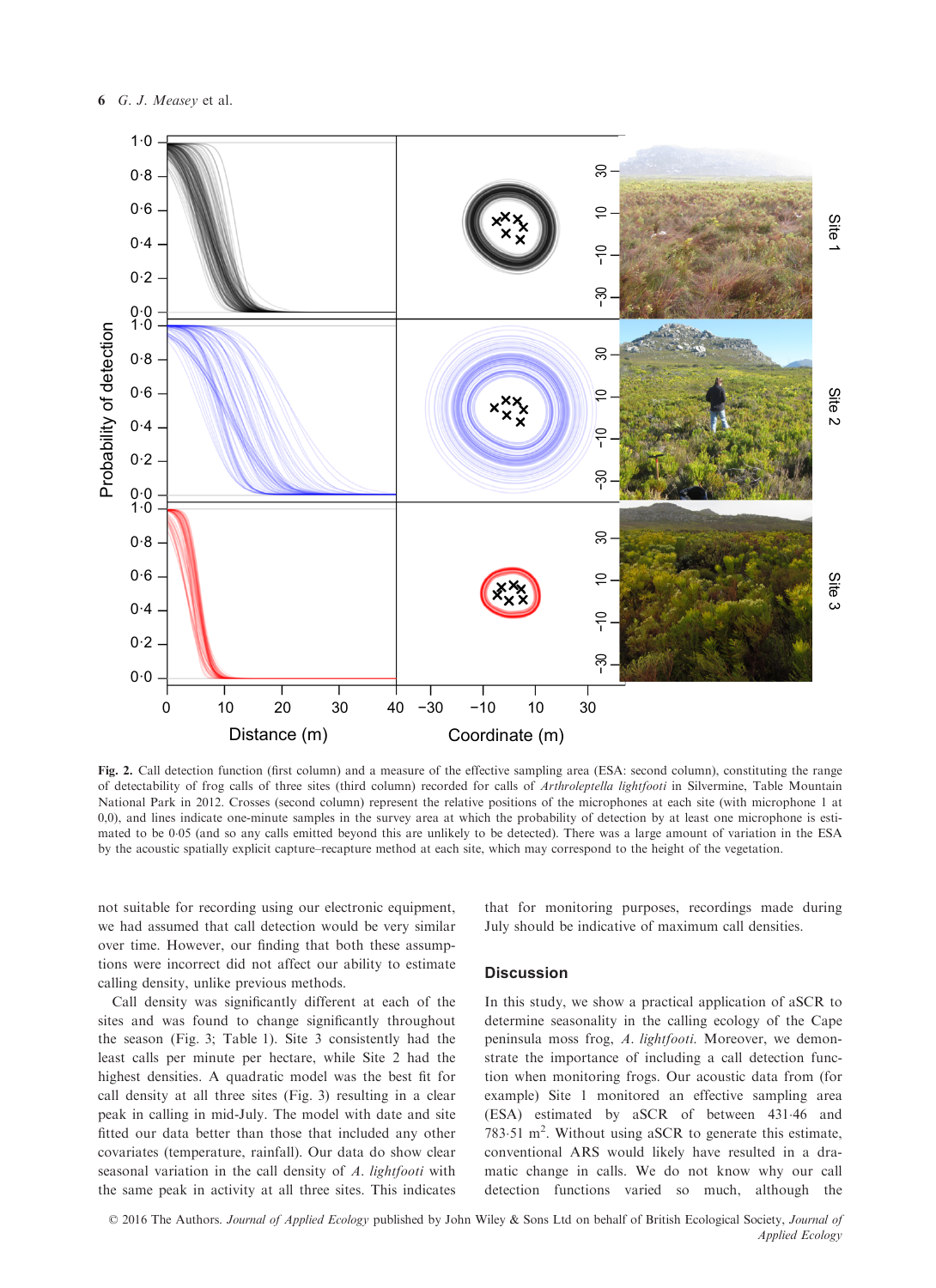

Fig. 3. Density of Arthroleptella lightfooti calls recorded at Silvermine, Table Mountain National Park in 2012. The symbols are means of 10 1-min recordings. The lines show the best linear model (see Table 1) for each site (Site 1: black squares; Site 2: blue crosses; and Site 3 red triangles), explaining log (call density) as a quadratic function of date with site as a factor variable.

vegetation height appeared to make a consistent contribution and further variance may have been due to subtle differences in ambient conditions during recording. While the application of acoustic arrays to monitor acoustically active animals is not new (e.g. Blumstein et al. 2011; Mennill et al. 2012), we demonstrate here that without the statistical application of aSCR, these methods cannot reasonably estimate their audible footprint, in effect rendering them (and single or dual microphone systems) unrepeatable for monitoring purposes. Our methodology is particularly appealing for assessing call density of cryptic species, like the Cape peninsula moss frog, but it may be found that it is of use for monitoring a much greater range of vocalizing species.

The calling behaviour of male moss frogs (A. lightfooti) at the three Silvermine study sites showed strong seasonality in calling ecology. Calling increased early in the breeding season, peaked mid-season and then declined towards the end of the breeding season. This result is consistent with other studies on anuran calling ecology (e.g. Hauselberger & Alford 2005; Weir et al. 2005). In our study, the quadratic season effect was found to explain a substantial portion of the variation in call density in A. lightfooti. Qualitative estimates of call density for frog populations have been found to correlate well with capture–recapture estimates (Grafe & Meuche 2005), and as a result, call density is often used as a proxy for frog density (e.g. Corn, Muths & Iko 2000). A monitoring study should attempt to capture peak activity of the vocalizing species, to ensure that the maximum number of calling males in the population is enumerated. This may require a prior assessment of the entire breeding season to determine the

most appropriate monitoring period (as with our example), or this could be negated if the monitoring period is constrained by brief calling activity. Once the peak in call density is known, call rates during this period can be used to determine the population size of calling males. For our example, we used a sample of call rates from eight frogs (mean of 1625 calls per individual per minute, standard deviation of 0886) to estimate the density of calling males (see Stevenson et al. 2015) to be 71232 per hectare at Site 1 on 11 July 2012 (95% CI: (48726, 93738), corresponding to one frog every  $14.04 \text{ m}^2$ ),  $348.44 \text{ per hectare at Site}$ 2 on 23 July 2012 (95% CI: (220.67, 476.20), corresponding to one frog every  $28.70 \text{ m}^2$ ) and  $2.485.22 \text{ per hectare}$ at Site 3 on 11 July 2012 (95% CI: (1 89017, 3 08027), corresponding to one frog every  $4.02 \text{ m}^2$ ).

A large amount of variability was found in the estimated ESA between sites and between recording occasions. The fact that our technique allows calculation of the ESA enables us to continue to estimate call density, even when conditions are not constant. Because SCR accounts for variation in the detection function and thus the ESA (Borchers 2012), the call density estimates are not affected by the variation in the detection process. The variation in ESA however does affect the number of calls or individuals actually recorded and therefore would pose a problem for methods that do not account for the detection process (conventional ARS). Most conventional monitoring methods that rely on calling depend to some extent on the number of individuals recorded but do not control for variation in the detection range. Due to the large variability in ESA recorded in this study, it is evident that methods that do not account for this variation may lead to biased estimates of trend. The area sampled could possibly have been affected by wind and/or vegetation structure. Wind reduces the detection probability of frog calls (Weir et al. 2005; De Solla et al. 2006), and subsequently, fewer frog calls, probably covering a smaller area, are detected. The implication being that conventional ARS methods do not produce robust indices of abundance, and should therefore be avoided (see Hayward *et al.* 2015) when ecologists need to compare estimates of call abundance from one recording session to the next. In contrast, aSCR explicitly accounts for detection probability and shows that it is important to do so to produce a robust estimate of call density. More work is needed to investigate the variability in ESA reported and the factors that contribute to its variability.

The call densities obtained of A. lightfooti using aSCR were quantitative and free from observer bias. Subsequently, the results should be robust, and application of the method by different investigators should yield the same results. Moreover, our method could reliably estimate call densities up to 1.259 calls  $m^{-2}$  min<sup>-1</sup>. Conventional MCS cannot cope with such high call densities, and it is unlikely that ARS can accurately interpret such high call densities. This suggests that our methodology holds potential to be used in intense chorus situations, although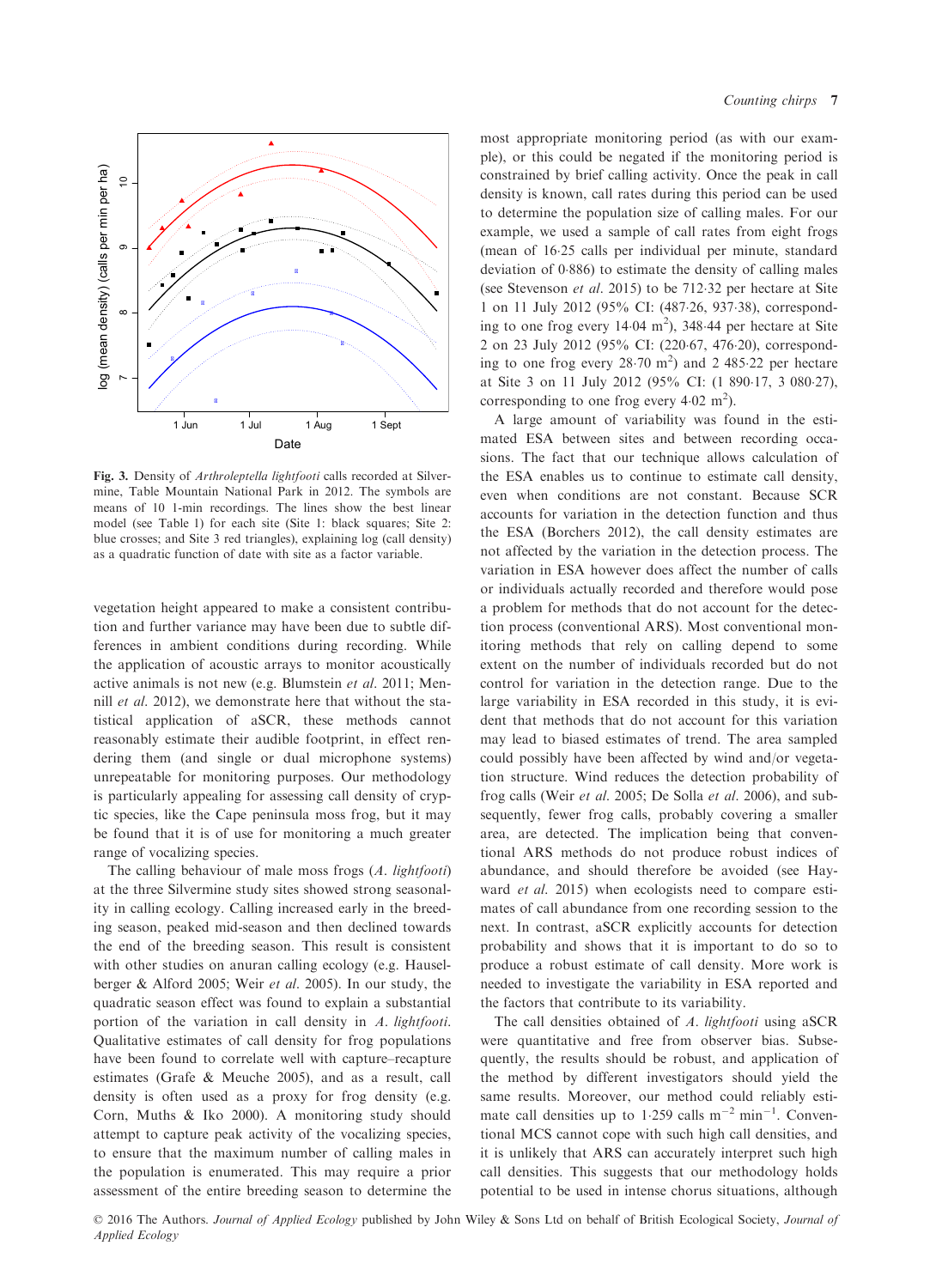## 8 G. J. Measey et al.

this has yet to be tested. Several issues remain that may limit the use of our method. First, monitoring the number of individuals relies on having a set call rate that can be reasonably used for the population. The method is applicable to anurans that practise call alternation (over call masking), and avoidance of calling in close proximity (Schwartz & Gerhardt 1989; Grafe 1996). Lastly, the method would be compromised by males that call from different localities throughout the survey period (but see Stevenson *et al.* 2015). Despite these and other caveats (see Stevenson et al. 2015), we feel that our method holds great potential for monitoring of many calling taxa and that some of the caveats could be overcome through additional research on the species to be monitored and the development of further statistical methodology.

It seems reasonable to assume that our method can be transferred to other visually cryptic, vocalizing species to monitor their populations and investigate their calling ecology. Acoustic SCR is a reasonably easy monitoring technique for conservation authorities to implement as personnel with relatively little training in the method are able to go out into the field and record the sound data needed for later quantitative analyses by researchers. The method is non-invasive and is therefore well suited to monitoring threatened species, or species in sensitive habitats. It can also be implemented in a range of habitat types that broadens its usage in terms of species numbers monitored using the technique. Despite the additional cost associated with microphones and recording equipment, the technique requires no additional travel or field access (the most significant cost in most monitoring protocols) and provides substantial benefits in terms of repeatability. However, our method also poses greater problems in terms of data storage, which will need to be addressed prior to starting to use the technique, preferably archived with an institutional repository (as here). For example, the acoustic data generated in this study amounted to 0.5 Tb.

## CONCLUSION

Many managers are now required to monitor species of special concern, but choosing monitoring methods is particularly problematic as many provide qualitative estimates that rely on trained staff. Our repeated acoustic surveys within a calling season demonstrate the practical application of aSCR for monitoring purposes. Each call density estimate can be meaningfully compared to prior and subsequent recordings, without the need for specialist field staff. Our method therefore meets several demands that are required of good monitoring: minimal physical impact to the site, adequate field markings, adequate spatial replication and the potential to integrate with other monitoring programmes (Legg & Nagy 2006). Our recording apparatus and subsequent processing treatment is capable of generating estimates of call density and can be transferred to other visually cryptic, vocalizing species, providing that species can be identified from their calls.

Realizing the full potential of aSCR methods requires further work on automated species identification, and we anticipate that this will be an area of substantial research activity in future. Indeed, with adequate archiving of sufficient recordings, our existing data could be re-analysed for any taxonomic group captured and a density estimate made. In addition, our approach lends itself particularly to automated recording projects in remote areas as no more is required in the field than existing ARS protocols.

## Acknowledgements

Data collection was made possible due to access facilitated by CapeNature (Permit No. AAA007-00084-0035) and South African National Parks (Table Mountain National Park). Funding for the frog survey was received from the National Geographic Society/Waitt Grants Program (No. W184-11). The EPSRC and NERC helped to fund this research through a PhD grant (No. EP/1000917/1) to D.L.B. R.A. and G.J.M. acknowledge incentive funding from the National Research Foundation of South Africa. G.J.M. would like to thank the South African National Biodiversity Institute and the DST-NRF Centre of Excellence for Invasion Biology. In addition, we thank South African National Parks, in particular Leighan Mossop, for facilitating access to Silvermine and for the use of the rainfall data. We would like to thank Paula Strauss for assisting with recordings. We also thank René Swift and Doug Gillespie for assistance with PamGuard. All authors declare that they have no conflicting interests.

## Data accessibility

Original acoustic audio files: South African Environmental Observation Network (SAEON) Data Repository [http://dx.doi.org/10.15493/SAEON.](http://dx.doi.org/10.15493/SAEON.METACAT.10000005) [METACAT.10000005](http://dx.doi.org/10.15493/SAEON.METACAT.10000005) (Measey et al. 2016).

## References

- Altwegg, R., West, A., Gillson, L. & Midgley, G.F. (2014) Impacts of climate change in the Greater Cape Floristic Region. Fynbos: Ecology, Evolution, and Conservation of a Megadiverse Region (eds N. Allsopp, J.F. Colville & G.A. Verboom), pp. 299–320. Oxford University Press, Oxford, UK.
- Anderson, D.R., Burnham, K.P. & Thompson, W.L. (2000) Null hypothesis testing: problems, prevalence, and an alternative. The Journal of Wildlife Management, 64, 912–923.
- Blumstein, D.T., Mennill, D.J., Clemins, P., Girod, L., Yao, K., Patricelli, G. et al. (2011) Acoustic monitoring in terrestrial environments using microphone arrays: applications, technological considerations and prospectus. Journal of Applied Ecology, 48, 758–767.
- Borchers, D. (2012) A non-technical overview of spatially explicit capture– recapture models. Journal of Ornithology, 152, 435–444.
- Borchers, D.L. & Efford, M. (2008) Spatially explicit maximum likelihood methods for capture–recapture studies. Biometrics, 64, 377–385.
- Borchers, D., Stevenson, B., Kidney, D., Thomas, L. & Marques, T. (2015) A unifying model for capture–recapture and distance sampling surveys of wildlife populations. Journal of the American Statistical Association, 110, 195–204.
- Buckland, S.T., Anderson, D.R., Burnham, K.P., Laake, J.L., Borchers, D. & Thomas, L. (2001) Introduction to Distance Sampling Estimating Abundance of Biological Populations. Oxford University Press, New York, NY, USA.
- Channing, A. (2004) Genus Arthroleptella. Atlas and Red Data Book of the Frogs of South Africa, Lesotho and Swaziland (eds L.R. Minter, M. Burger, J.A. Harrison, H.H. Braack, P.J. Bishop & D. Kloepfer), pp. 206–219. Smithsonian Institute, Washington, DC, USA.
- Corn, P.S., Muths, E. & Iko, W.M. (2000) A comparison in Colorado of three methods to monitor breeding amphibians. Northwestern Naturalist, 81, 22–30.
- Dawson, D.K. & Efford, M.G. (2009) Bird population density estimated from acoustic signals. Journal of Applied Ecology, 46, 1201–1209.